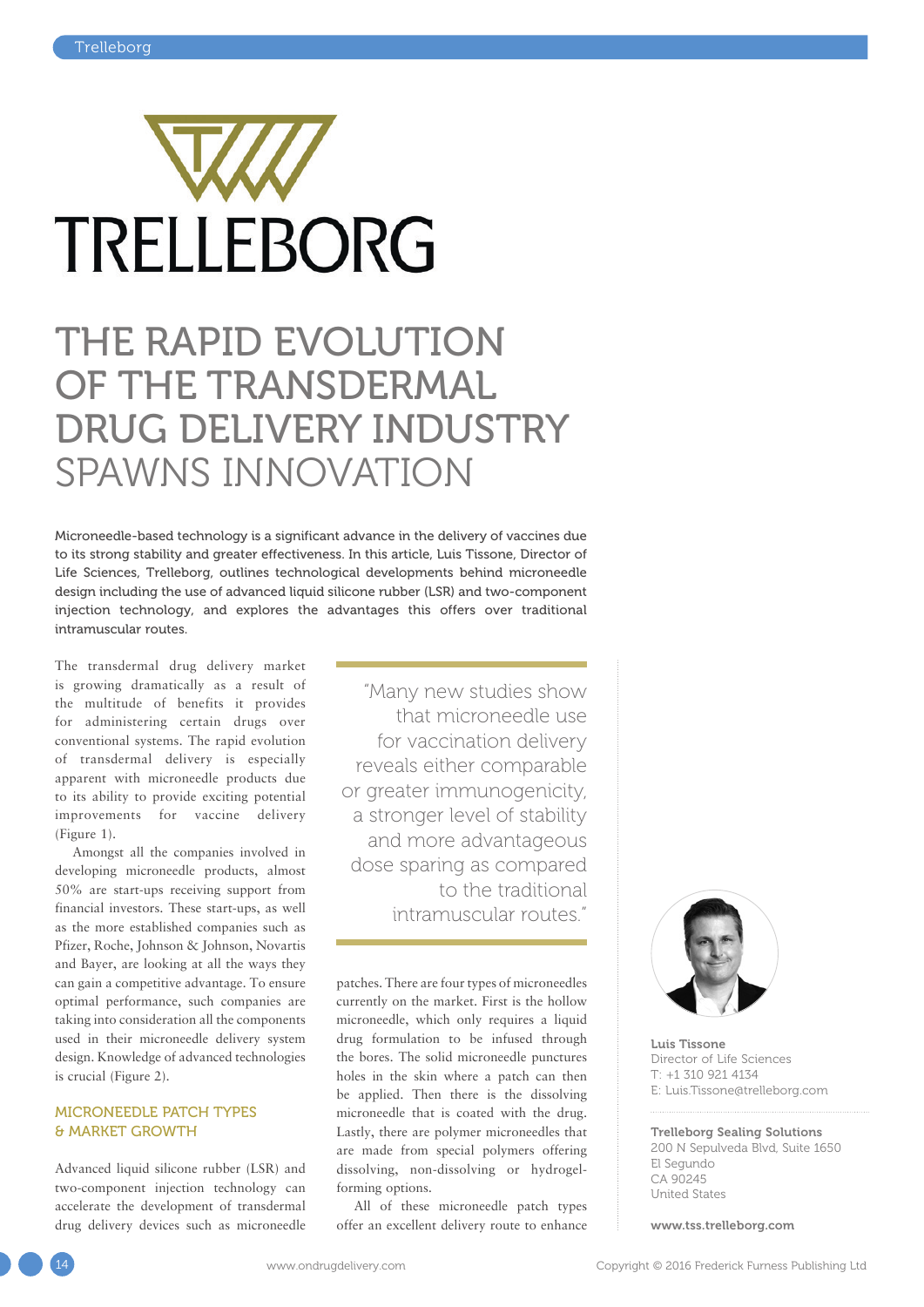"Microneedle-based drug delivery has the potential to be a transformative

technology for the delivery of biologics and vaccines. It may provide enhanced therapeutic profiles for

therapeutics and vaccines."

Figure 1: A detail of a transdermal patch using microneedles.

the vaccination's effectiveness. This is primarily because microneedles possess the ability to target the rich network of immunologic antigen-presenting cells in the dermis and epidermis layers under the skin. Many new studies show that microneedle use for vaccination delivery reveals either comparable or greater immunogenicity, a stronger level of stability and more advantageous dose sparing as compared with the traditional intramuscular routes.

## VERSATILE LSR TECHNOLOGY FOR MICRONEEDLE COMPONENTS

Advanced technologies are coming into play in enhancing microneedle components during the design process. For example, product developers and research institutes are looking at the use of LSR technology to enhance the performance of their transdermal delivery systems.

Silicone – and LSR in particular – is becoming an increasingly attractive choice of polymer due to a number of advantages. Silicone is well regarded for its favourable haptic properties and proven generally not to cause skin irritation. In addition, silicone provides biocompatibility and compliance with relevant industry regulations. Most importantly, LSR offers fast, essentially unlimited, processing possibilities for the most complex high-precision technical components in large volumes (Figure 3).

LSR technology is very effective where:



Figure 2: One of Trelleborg's Class 8 cleanrooms where safety-critical medical LSR components are produced fully automatically to a zero-defect policy.

- Customised solutions are needed
- Components with extremely complex, thin, or tiny features are needed, such as a carrier or protective element as part of a microneedle patch
- Multiple materials or layers of materials need to be combined into a composite structure
- The surface texturing and surface enhancements of devices are critical to provide the intended absorption of medicine through the skin
- The highest component precision and consistency of quality are key to provide best possible support to human health.